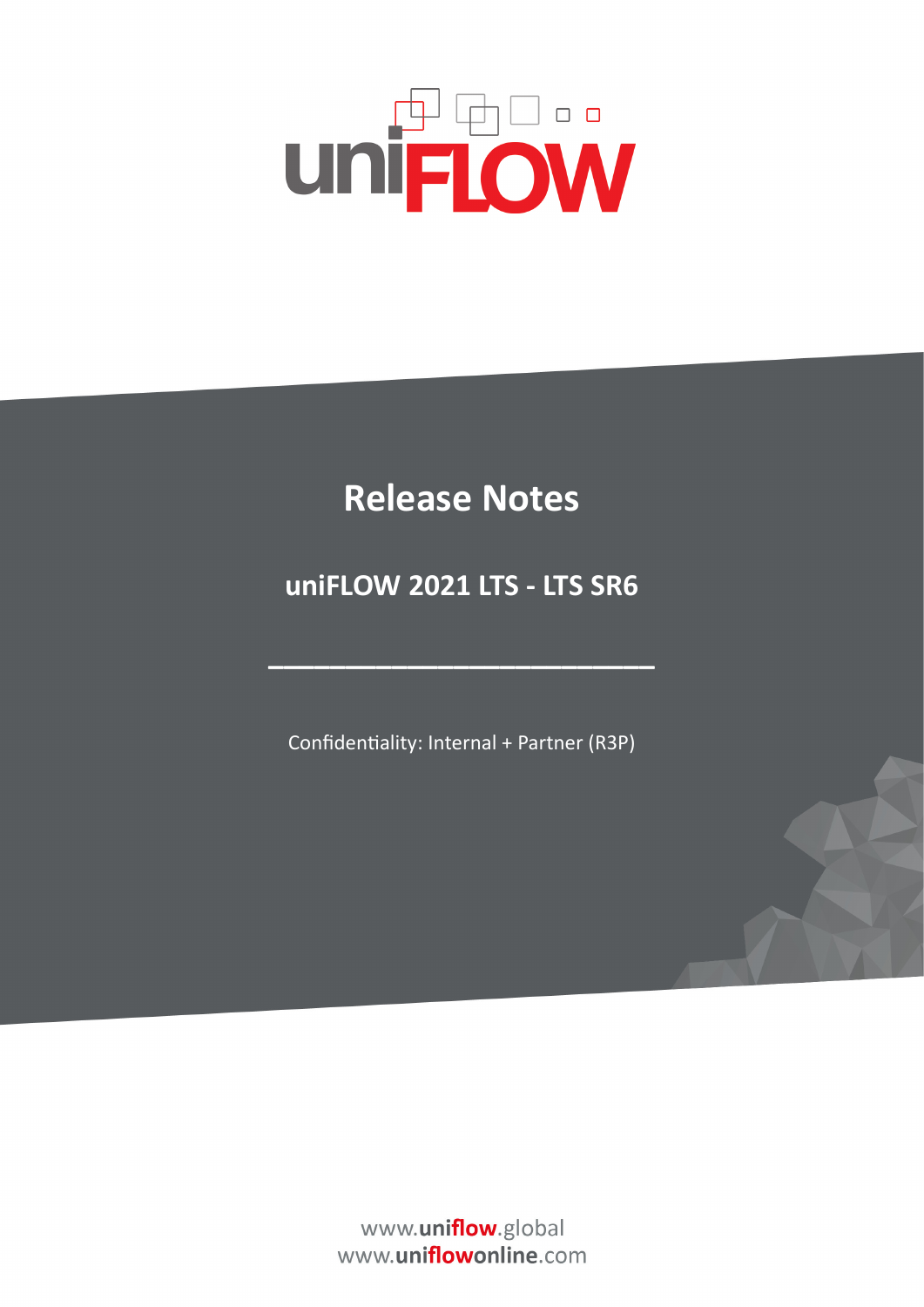**1**

## **About this document**

This document contains the release notes for the uniFLOW release(s) listed below. Clicking one of the links will take you to the page containing the release notes for the corresponding release.

- [uniFLOW 2021 LTS Release Notes](#page-2-0) (on page 3)
- **· [uniFLOW 2021 LTS SR1 Release Notes](#page-4-0) (on page 5)**
- **· [uniFLOW 2021 LTS SR2 Release Notes](#page-5-0) (on page 6)**
- [uniFLOW 2021 LTS SR3 Release Notes](#page-6-0) (on page 7)
- [uniFLOW 2021 LTS SR4 Release Notes](#page-7-0) (on page 8)
- [uniFLOW 2021 LTS SR5 Release Notes](#page-8-0) (on page 9)
- [uniFLOW 2021 LTS SR6 Release Notes](#page-9-0) (on page 10)



#### **User Manual**

The English uniFLOW User Manual (web help) will always reflect the latest documentation changes.

#### **The Issue key column**

For each issue covered in this document, the first column of the release notes table, labeled *Issue key*, contains a number that refers to an issue in NT-ware's internal issue tracking system. When contacting NT-ware and referring to a release note, always include its number shown in the *ITS Number* column.

#### **The Severity levels**

The *Severity* column classifies the severity of the bugs or defects fixed with the release. This classification only applies to the *Bug*, *Defect (QA)*, and *Security* issue types.

| Severity level | <b>Description</b>                                                                                                                                                                                                                     |
|----------------|----------------------------------------------------------------------------------------------------------------------------------------------------------------------------------------------------------------------------------------|
| A              | Urgent severity<br>If the problem happens, the system is not usable anymore, e.g., due to a<br>security issue, deadlock, kernel crash/hang, loss of communication, etc.                                                                |
| B              | High severity<br>If the problem happens, major functionality is lost, e.g., jobs are not visible<br>on all devices but can still be released on others.                                                                                |
|                | Medium severity<br>If the problem happens, some minor functionality is lost. A workaround<br>might exist, e.g., finishing options are not saved when printing with the<br>uniFLOW Universal Driver but can still be set at the device. |
| D              | Low severity<br>The problem has little to no impact on the availability of the system, e.g.,<br>cosmetic errors, typos, etc. are visible, but do not affect functionality.                                                             |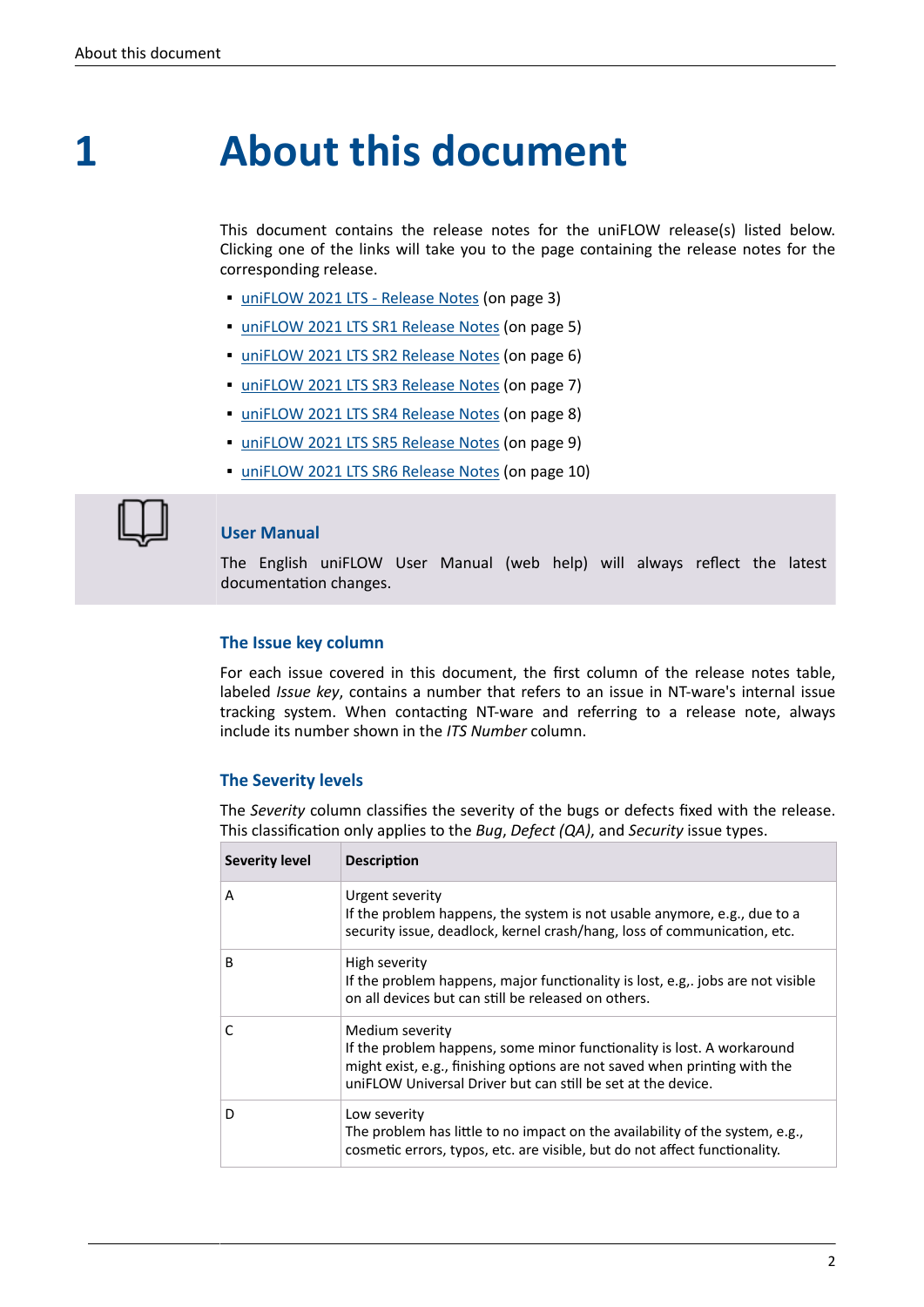<span id="page-2-0"></span>**uniFLOW 2021 LTS - Release Notes 2**

| <b>Issue key</b> | Issue type | Component                                                 | <b>Severity</b> | <b>Release notes</b>                                                                                                                                                                                                                                                                                                                                                              |
|------------------|------------|-----------------------------------------------------------|-----------------|-----------------------------------------------------------------------------------------------------------------------------------------------------------------------------------------------------------------------------------------------------------------------------------------------------------------------------------------------------------------------------------|
| MOM-23958        | Epic       |                                                           | B               | Added new functionality to uniFLOW Online<br>Hybrid where the uniFLOW Server or Remote Print<br>Server can download jobs send via email, file<br>upload, Chrome Extension, Mobile Print and Scan<br>App or uniFLOW SmartClient for Windows/macOS<br>to the uniFLOW Online tenant to process it via the<br>uniFLOW Server / Remote Print Server advanced<br>workflow capabilities. |
| MOM-24007        | Epic       |                                                           | B               | Extended uniFLOW Advanced Scanning to support<br>uploading scan data in the background while the<br>user has already left the device.                                                                                                                                                                                                                                             |
| MOM-24200        | <b>Bug</b> | uniFLOW<br>SmartClient, Web<br>Submission                 | A               | Fixed a bug where the Web Submission Printer<br>Driver failed to show the Job ticket pop-up after<br>print job submission on macOS 11.1 Big Sur.                                                                                                                                                                                                                                  |
| MOM-23944        | <b>Bug</b> | License System                                            | A               | Fixed a bug that caused licenses to become invalid<br>in Hybrid mode after rebooting the server.                                                                                                                                                                                                                                                                                  |
| MOM-23507        | <b>Bug</b> |                                                           | B               | Fixed a bug that caused a low quality of the first<br>page of b/w scan previews.                                                                                                                                                                                                                                                                                                  |
| MOM-23596        | <b>Bug</b> |                                                           | B               | Fixed a bug that caused the Scan or Logout screens<br>to flash during anonymous scanning.                                                                                                                                                                                                                                                                                         |
| MOM-23911        | <b>Bug</b> |                                                           | B               | Added option to embed fonts into PDF (available<br>via the advanced workflow editor).                                                                                                                                                                                                                                                                                             |
| MOM-24130        |            |                                                           | B               | Fixed a bug that caused an access violation in the<br>context of a user identification via LDAP on an RPS<br>server.                                                                                                                                                                                                                                                              |
| MOM-23562        | <b>Bug</b> |                                                           | C               | Fixed a bug where scans performed in CPCA mode<br>via uniFLOW Advanced scanning were not<br>accounted by the CPCA log reader.                                                                                                                                                                                                                                                     |
| MOM-23786        | <b>Bug</b> | <b>MEAP</b> behavior                                      | С               | Fixed a bug that could cause devices where failover<br>servers were enabled for improved resilience not<br>to return to their main server once it was available<br>again.                                                                                                                                                                                                         |
| MOM-24058        | <b>Bug</b> | uniFLOW Remote<br>Print Server,<br>uniFLOW<br>SmartClient | C               | Fixed a bug due to which jobs received from a<br>SmartClient were not processed correctly by a<br>uniFLOW Server or RPS.                                                                                                                                                                                                                                                          |
| MOM-24174        | <b>Bug</b> | Report Engine                                             | C               | Fixed a bug due to which the user name appeared<br>wrongly in reports on breakdown pages.                                                                                                                                                                                                                                                                                         |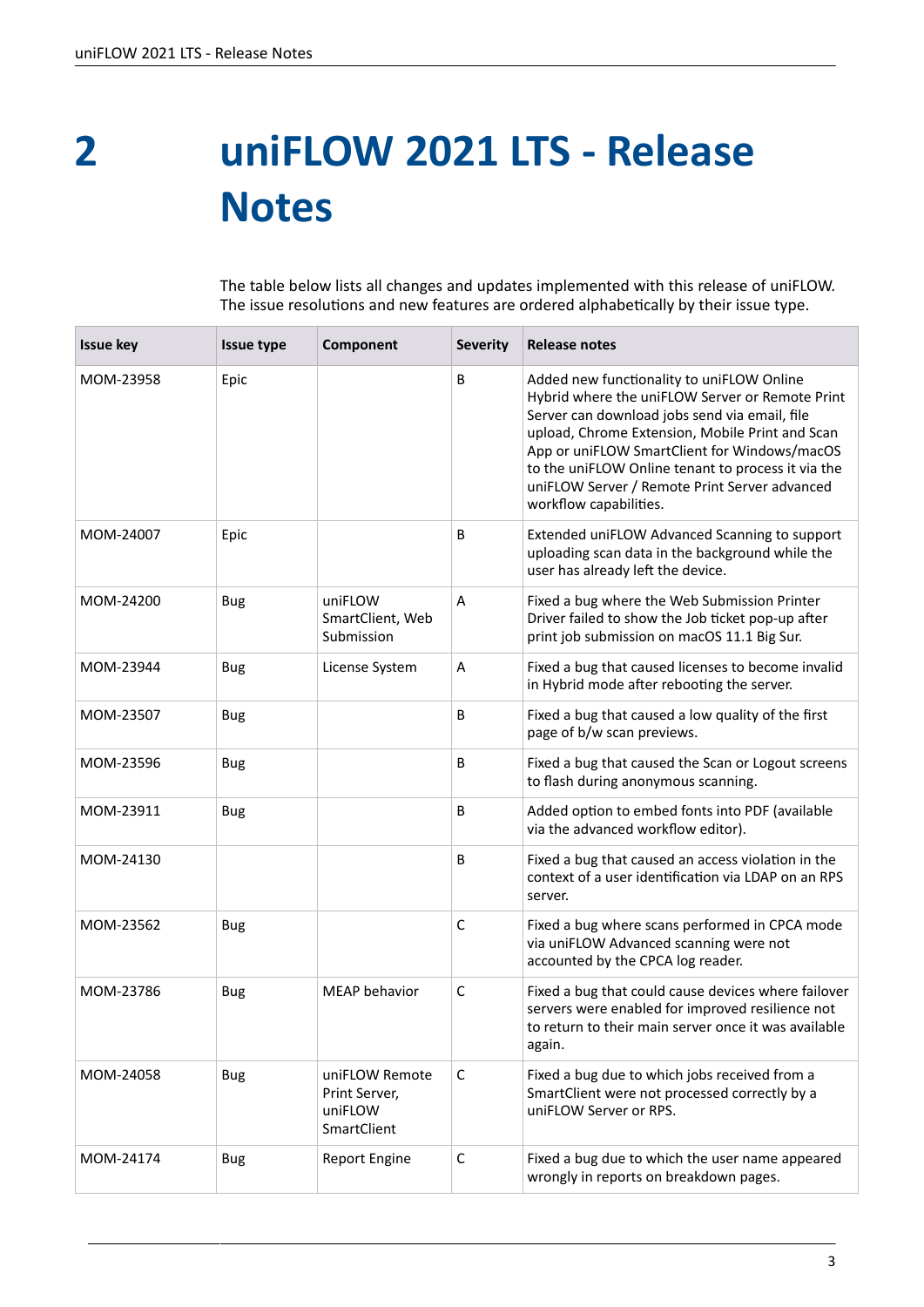| <b>Issue key</b> | <b>Issue type</b> | Component                                  | <b>Severity</b> | <b>Release notes</b>                                                                                                                                                                                                        |
|------------------|-------------------|--------------------------------------------|-----------------|-----------------------------------------------------------------------------------------------------------------------------------------------------------------------------------------------------------------------------|
| MOM-23998        | Defect (QA)       |                                            | C               | A DNS lookup can now be performed if the address<br>is given as a host name within an eULM Device<br>Agent, thus enabling auto-release of jobs in case<br>an identification request is received.                            |
| MOM-24100        | Defect (QA)       | <b>Update Wizard</b>                       | D               | Fixed a bug that may force a server reboot<br>executing the uniFLOW Update Wizard.                                                                                                                                          |
| MOM-23824        | Improvement       |                                            |                 | Updated uniFLOW User Web to latest LTS release<br>of ASP.NET Core.                                                                                                                                                          |
| MOM-23843        | Improvement       | <b>ICARUS Server for</b><br>Web            |                 | Removed brand name from home button for<br>PlotWave and ColorWave devices.                                                                                                                                                  |
| MOM-23698        | Improvement       |                                            |                 | In case a spool file should only be stored on a SMB<br>server, the local copy of the spool file created<br>during a Print & Keep operation will now be<br>removed.                                                          |
| MOM-23554        | Improvement       |                                            |                 | Removed Device Pool overview from Info page<br>when using Device Subscription Mode.                                                                                                                                         |
| MOM-23502        | Improvement       |                                            |                 | Added notarization for the uniFLOW SmartClient<br>for Mac.                                                                                                                                                                  |
| MOM-23637        | Improvement       |                                            |                 | Added Autorelease Jobs option for eULM devices.                                                                                                                                                                             |
| MOM-22623        | Improvement       | uniFLOW<br>SmartClient                     |                 | Added option to not apply changes to uniFLOW<br>SmartClient groups immediately to prevent<br>unnecessary interruptions of user workflows<br>caused by reloading MEAP behaviors.                                             |
| MOM-23365        | Improvement       |                                            |                 | Enabled Route to Printer workflow element for<br>Hybrid installations.                                                                                                                                                      |
| MOM-23902        | Improvement       | MEAP behavior                              | В               | Improved detection of Network Unplugged<br>condition to switch to emergency mode.                                                                                                                                           |
| MOM-24267        | Improvement       | Embedded<br>Application<br>Interface (EAI) | B               | Enabled change of Finishing Options for Multi<br>Vendor in Hybrid mode.                                                                                                                                                     |
| MOM-23964        | Security          | User Interface                             | B               | Updated JQuery library to v3.5.0                                                                                                                                                                                            |
| MOM-23907        | Security          | <b>Internet Gateway</b>                    | B               | The Internet Gateway now only accepts files with<br>one of the extensions listed below:<br>• txt, pdf, ppt, pptx, doc, docx, csv, xls, xlsx, odt,<br>odp, ods, rtf, xml, xhtml, html, css, jpg, jpeg, gif,<br>png, bmp, tex |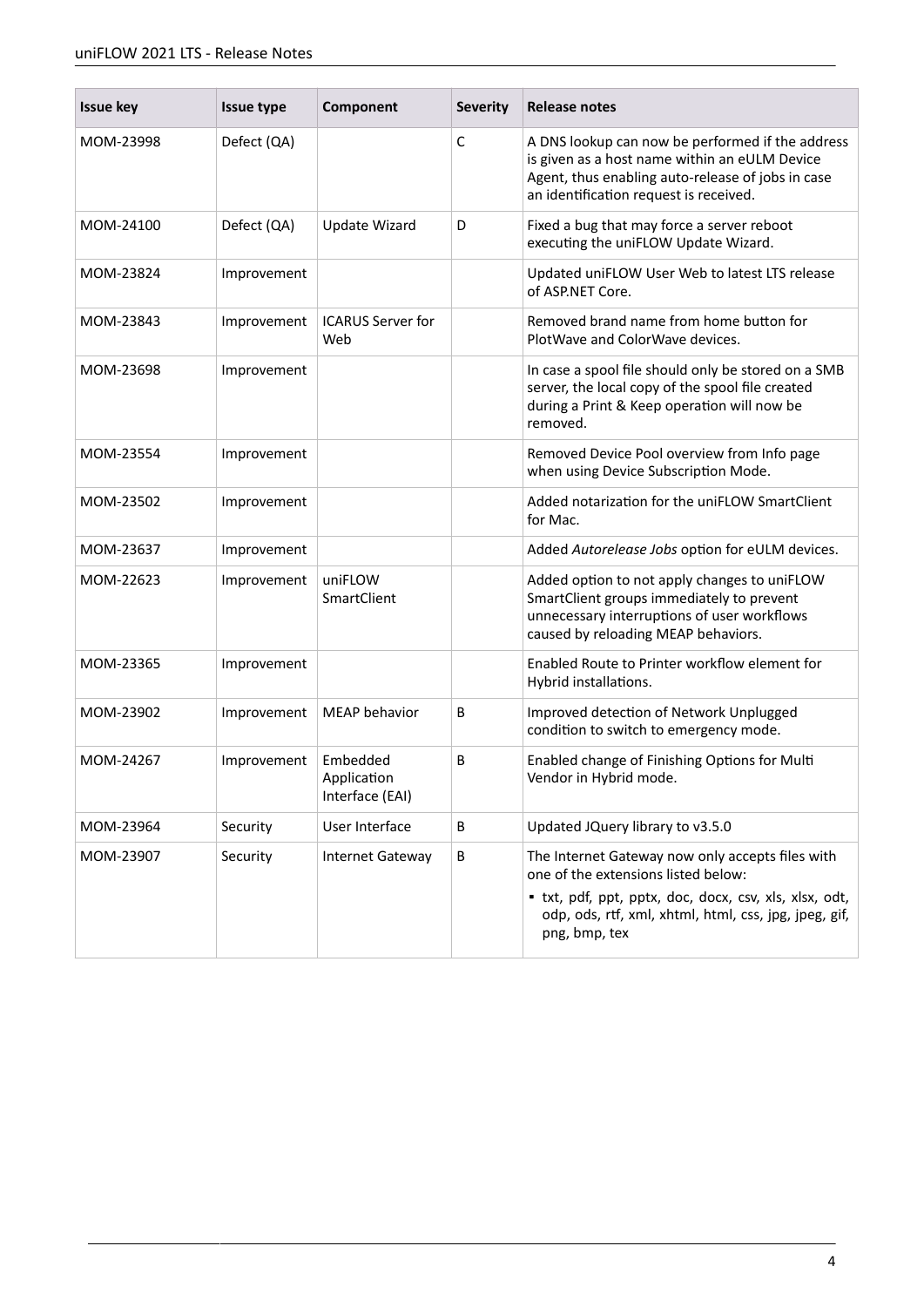### <span id="page-4-0"></span>**uniFLOW 2021 LTS SR1 Release Notes 3**

| <b>Issue key</b> | <b>Issue type</b> | Component                   | <b>Severity</b> | Release notes                                                                                   |
|------------------|-------------------|-----------------------------|-----------------|-------------------------------------------------------------------------------------------------|
| MOM-24193        | Bug               | Scan Processing<br>Server   | B               | Updated to IDRS 15.6.6                                                                          |
| MOM-24333        | Defect (QA)       | Installer, Update<br>Wizard | B               | Fixed a bug that, in rare cases, caused the<br>Microsoft Ole DB Driver 18 installation to fail. |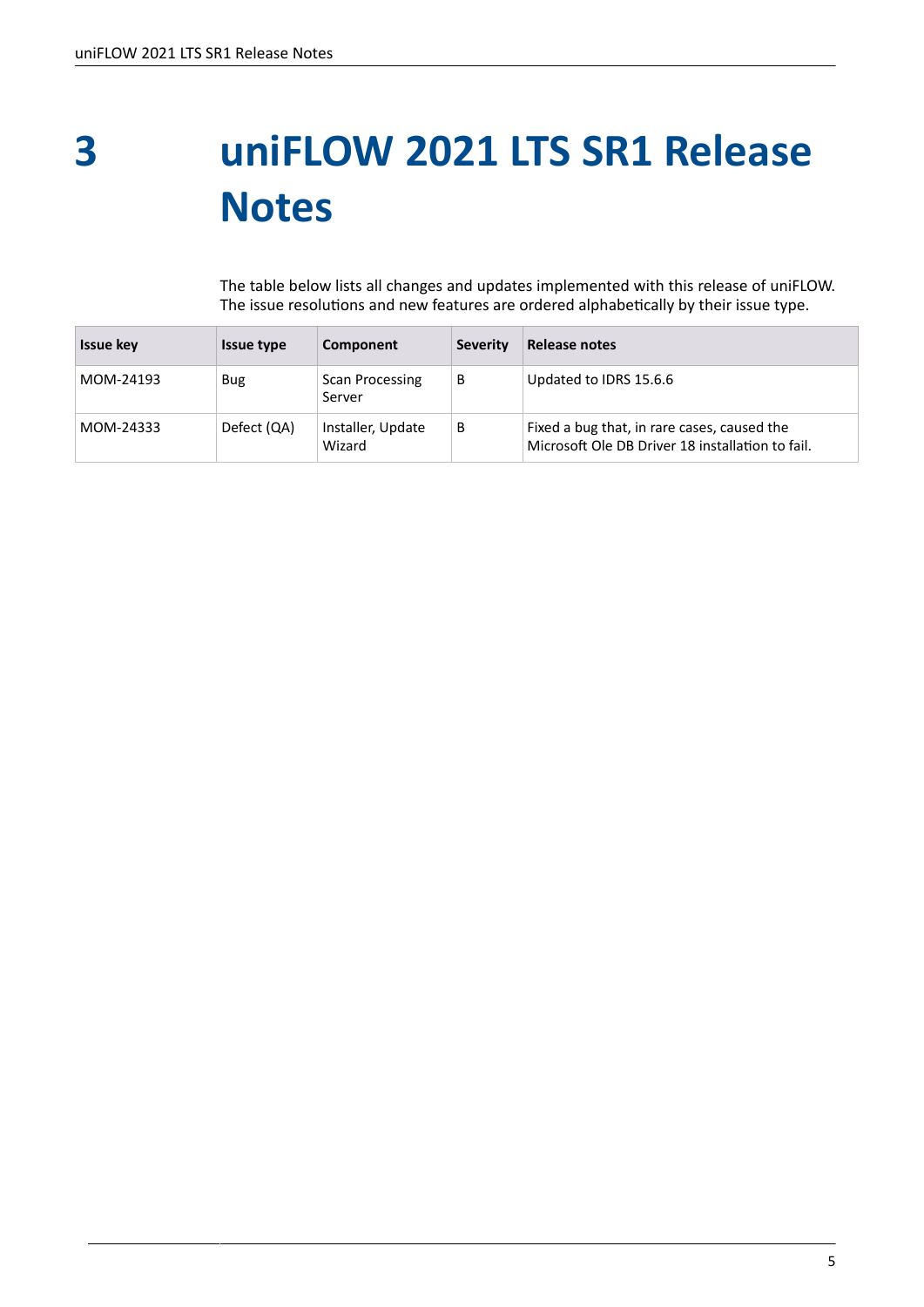<span id="page-5-0"></span>**uniFLOW 2021 LTS SR2 Release Notes 4**

| <b>Issue key</b> | Issue type | Component                                            | <b>Severity</b> | <b>Release notes</b>                                                                                                                                                      |
|------------------|------------|------------------------------------------------------|-----------------|---------------------------------------------------------------------------------------------------------------------------------------------------------------------------|
| MOM-24124        | <b>Bug</b> | Accounting                                           | B               | Fixed a bug due to which price profiles at group<br>level were ignored for varioPRINT devices.                                                                            |
| MOM-24740        | <b>Bug</b> | <b>CSI Connector</b>                                 | B               | Resolved a problem where filtering of SharePoint<br>list items resulted in an error if the SharePoint<br>ServerLibrary-Version is v16.0.21409.12004.                      |
| MOM-18105        | <b>Bug</b> | uniFLOW Remote<br><b>Print Server</b>                |                 | Fixed a bug due to which the cost savings<br>configuration was not reflected correctly on an<br>RPS.                                                                      |
| MOM-24749        | <b>Bug</b> | uniFLOW Remote<br><b>Print Server</b>                | B               | Fixed a bug due to which no entitlements were<br>available on an RPS.                                                                                                     |
| MOM-23458        | <b>Bug</b> | uniFLOW Remote<br>Print<br>Server;uniFLOW<br>Server  | $\mathsf{C}$    | Fixed a bug due to which scan previews were not<br>shown in case no user-session existed.                                                                                 |
| MOM-24747        | <b>Bug</b> | uniFLOW Remote<br>Print<br>Server; uniFLOW<br>Server | A               | Fixed a bug where incomplete scan images could<br>have been processed.                                                                                                    |
| MOM-15027        | <b>Bug</b> | <b>Workflow Engine</b><br>& Elements                 | B               | Fixed a bug due to which the workflow element<br>"Traverse Dataset" could have been unable to<br>access an Excel DB correctly in case the WE was<br>executed in parallel. |
| MOM-23166        | <b>Bug</b> | <b>CROM</b>                                          | B               | Added some additional logging to the CRQM<br>mechanism in case of connection errors.                                                                                      |
| MOM-16433        | Security   | uniFLOW Remote<br><b>Print Server</b>                |                 | Removed e-mail check from the RPS status page in<br>case the page is not accessed from a local address.                                                                   |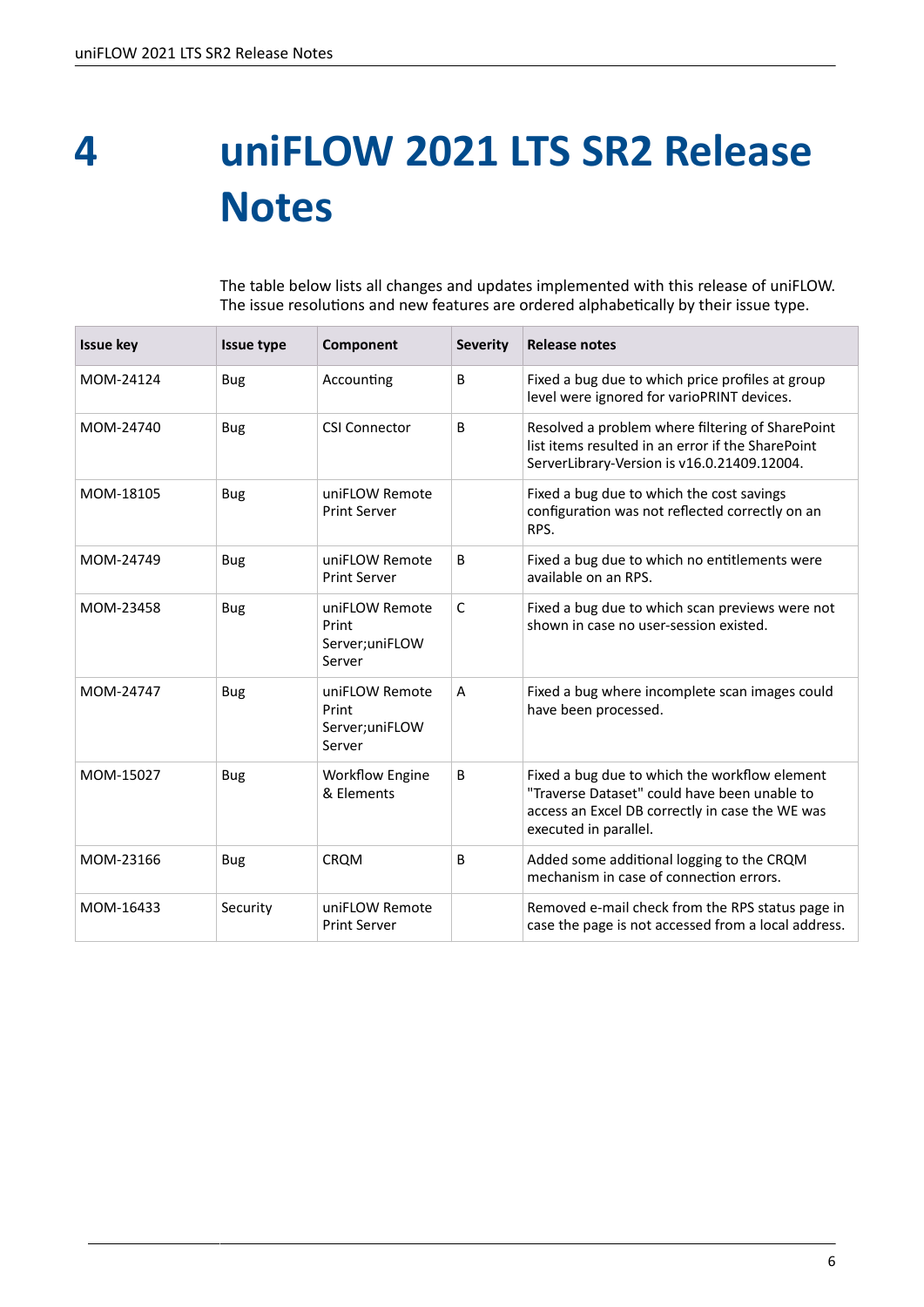<span id="page-6-0"></span>**5**

# **uniFLOW 2021 LTS SR3 Release Notes**

| <b>Issue key</b> | Issue type  | Component                            | <b>Severity</b> | <b>Release notes</b>                                                                                                                                                                                                                   |
|------------------|-------------|--------------------------------------|-----------------|----------------------------------------------------------------------------------------------------------------------------------------------------------------------------------------------------------------------------------------|
| MOM-24780        | Bug         |                                      | A               | Added a mechanism to regularly check if a hybrid<br>uniFLOW server is running without valid license<br>information, and if this is the case, to force a<br>complete resynchronization of all users and<br>devices from uniFLOW Online. |
| MOM-24773        | <b>Bug</b>  |                                      | A               | Fixed a bug due to which subscription license<br>information received from a uniFLOW Server could<br>not be processed correctly on a RPS.                                                                                              |
| MOM-24765        | <b>Bug</b>  | MEAP Behaviour,<br>uniFLOW Server    | $\mathsf C$     | Fixed a bug due to which log-in at a CMFP device<br>was possible with an empty password.                                                                                                                                               |
| MOM-24454        | Bug         |                                      | $\mathsf{C}$    | Ensured that the secure print job list is loaded in a<br>hybrid scenario even if the user doesn't have an<br>uniFLOW Online User ID.                                                                                                   |
| MOM-23697        | Defect (QA) | <b>Report Engine</b>                 | D               | Fixed a bug due to which print and copy activities<br>were not ordered correctly in a report for LFP<br>devices.                                                                                                                       |
| MOM-24442        | Improvement |                                      |                 | Added mechanism to prevent deletion of identities<br>whose identity type does not exist in uniFLOW<br>Online during synchronization of users between<br>uniFLOW Online and uniFLOW.                                                    |
| MOM-23660        | Improvement | <b>Windows Scanning</b>              |                 | Added support for Desktop Scanner Canon DR-<br>S150.                                                                                                                                                                                   |
| MOM-24774        | Security    |                                      | B               | Updated uniFLOW User Web to latest .NET Core<br>2.1 service release.                                                                                                                                                                   |
| MOM-23928        | Security    |                                      | D               | Fixed a bug causing a service to crash in case a<br>printer name used invalid characters.                                                                                                                                              |
| MOM-23852        | Security    |                                      | С               | Removed the directory path from error message in<br>case an Icarus script cannot be parsed.                                                                                                                                            |
| MOM-23594        | Security    |                                      | $\mathsf C$     | Disabled the IPC communication and added a<br>registry key to re-enable it.                                                                                                                                                            |
| MOM-23087        | Security    |                                      | B               | Changed the configuration option for the oAuth<br>Application Secret so that this is not shown in plain<br>text anymore.                                                                                                               |
| MOM-22169        | Security    | Mobile Release                       | В               | Limited the size of generated QR codes to<br>1024x1024.                                                                                                                                                                                |
| MOM-21820        | Security    | <b>Access Control</b><br>Lists (ACL) | Α               | Removed Edit ACL and New ACL buttons from<br>Archive > ACL Management.                                                                                                                                                                 |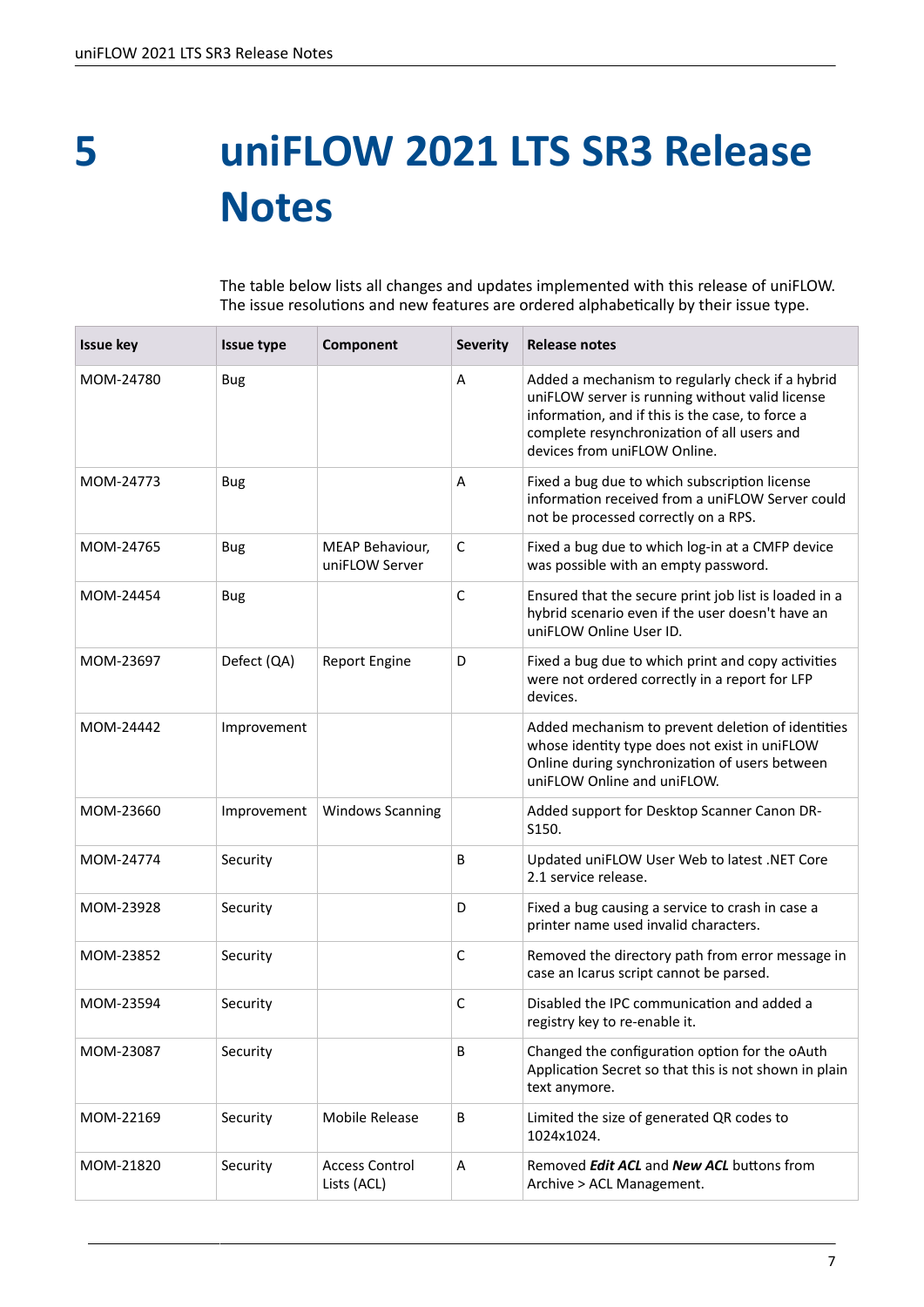<span id="page-7-0"></span>**uniFLOW 2021 LTS SR4 Release Notes 6**

| <b>Issue key</b> | Issue type  | Component                                         | <b>Severity</b> | <b>Release notes</b>                                                                                                                                  |
|------------------|-------------|---------------------------------------------------|-----------------|-------------------------------------------------------------------------------------------------------------------------------------------------------|
| MOM-23760        | Bug         | License System                                    | B               | Fixed a bug due to which existing print jobs were<br>treated as new in case a uniFLOW Server or RPS<br>starts in interim mode.                        |
| MOM-23906        | <b>Bug</b>  | <b>MEAP Behavior</b>                              | A               | Fixed a bug where loading jobs from uniFLOW<br>Online caused endless loop when receiving an<br>error or no response in uniFLOW Hybrid<br>environment. |
| MOM-24014        | Bug         | uniFLOW Server                                    | B.              | Avoided an access violation occurring due to PJL<br>headers created by Canon Generic Plus Drivers on<br>a non-English operating system.               |
| MOM-24125        | <b>Bug</b>  | License System                                    | B               | Fixed a bug due to which an Epson license could<br>not be activated correctly.                                                                        |
| MOM-24821        | Bug         | uniFLOW Remote<br>Print Server;<br>uniFLOW Server | B               | Fixed a bug due to which an access violation could<br>occur in case an invalid PDF file was analyzed.                                                 |
| MOM-24823        | <b>Bug</b>  | MomLPD-Service                                    | D               | Fixed a bug which caused an access violation in<br>case the MOM LPD service received incomplete<br>information.                                       |
| MOM-23957        | Improvement | Accounting                                        | C               | Solved an issue where uniFLOW Server was not<br>accounting scan jobs from eULM-capable devices.                                                       |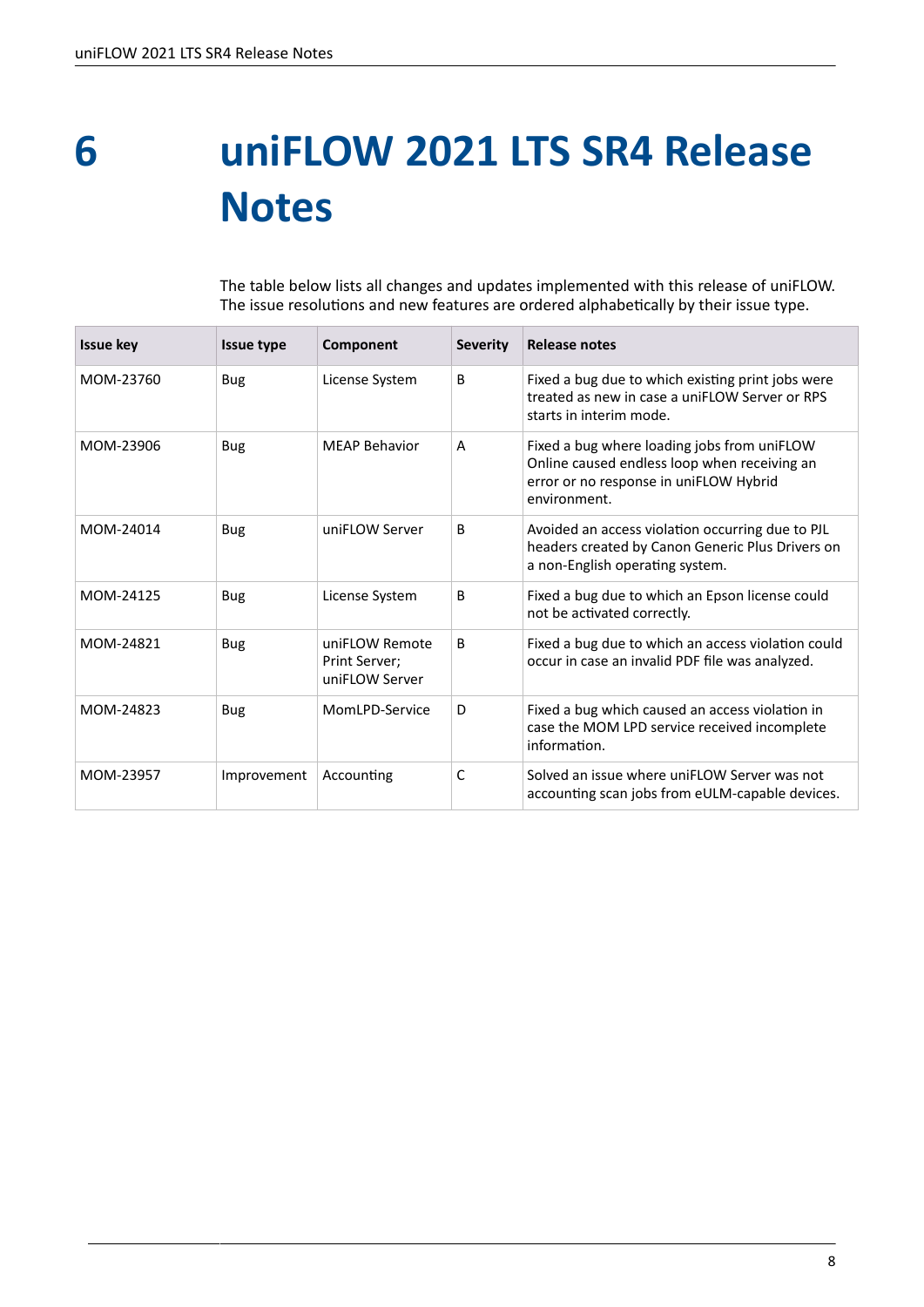<span id="page-8-0"></span>**uniFLOW 2021 LTS SR5 Release Notes 7**

| <b>Issue kev</b> | <b>Issue type</b> | Component      | <b>Severity</b> | <b>Release notes</b>                                                                                                                                                                                |
|------------------|-------------------|----------------|-----------------|-----------------------------------------------------------------------------------------------------------------------------------------------------------------------------------------------------|
| MOM-24889        | <b>Bug</b>        |                | A               | Resolved an issue with the uniFLOW<br>SmartClient .msi package generator so that<br>superfluous files, folders, and registry items are<br>now removed during uniFLOW SmartClient<br>uninstallation. |
| MOM-24868        | <b>Bug</b>        |                | C               | Resolved an issue that could cause the upload of<br>cost centers for Océ Large Format Printers to fail in<br>environments with large numbers of devices of<br>this type configured.                 |
| MOM-24733        | <b>Bug</b>        | Accounting     | C               | Resolved an issue that could cause uniFLOW<br>Online jobs to be accounted to the wrong user and<br>cost center in a uniFLOW hybrid environment.                                                     |
| MOM-24888        | Defect (QA)       |                | B               | Resolved an issue in the uniFLOW SmartClient<br>*.msi package generator, so that ApjPrint registry<br>items are now removed during uniFLOW<br>SmartClient uninstallation.                           |
| MOM-24838        | Defect (QA)       | License System | C               | Resolved an issue preventing the SMB Device<br>License for Epson could be activated more than<br>once.                                                                                              |
| MOM-20809        | Security          |                | C               | Added a mechanism to encrypt the local backup<br>file used to store the general uniFLOW Server<br>configuration.                                                                                    |